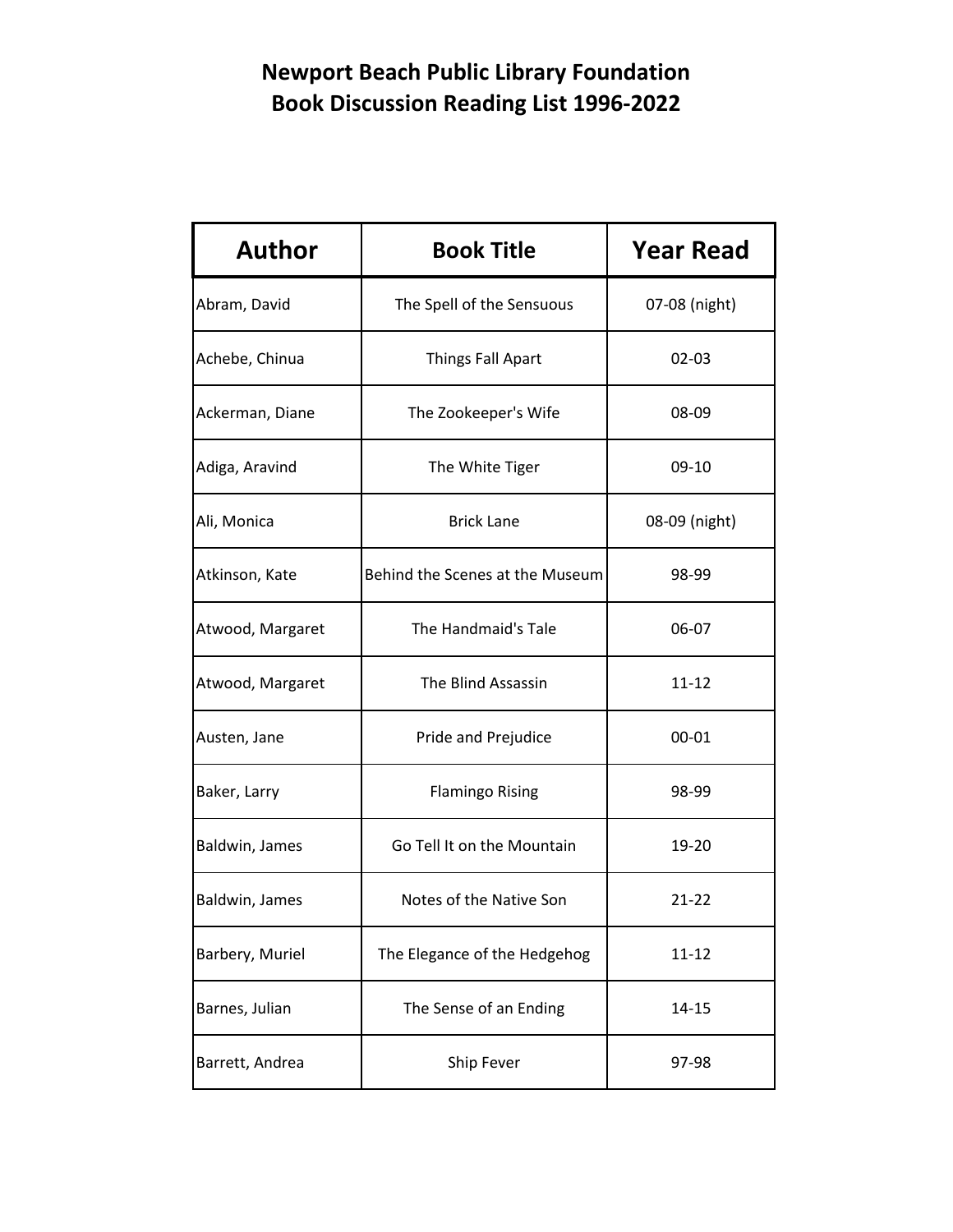| <b>Author</b>             | <b>Book Title</b>                                       | <b>Year Read</b> |
|---------------------------|---------------------------------------------------------|------------------|
| Baume, Sara               | Spill Simmer Falter Wither                              | $16 - 17$        |
| Baxter, Charles           | The Feast of Love                                       | 05-06            |
| Bellow, Saul              | Henderson, the Rain King                                | 13-14            |
| Bellow, Saul              | Herzog                                                  | 00-01            |
| Benioff, David            | City of Thieves                                         | $09-10$          |
| Benjamin, Chloe           | The Immortalists                                        | 18-19            |
| Bennett, Brit             | The Mothers                                             | $21 - 22$        |
| Berger, John              | Pig Earth/Once in Europa/Lilac<br>and Flag              | 01-02            |
| Berger, John              | To the Wedding                                          | 04-05            |
| Berger, John              | Here is Where We Meet                                   | 07-08            |
| Berlin, Lucia             | A Manual for Cleaning Women:<br><b>Selected Stories</b> | 16-17            |
| Boo, Katherine            | <b>Behind the Beautiful Forevers</b>                    | 13-14            |
| Boyle, T. Coraghessan     | <b>Tortilla Curtin</b>                                  | 97-98            |
| Bradley, Marion<br>Zimmer | The Mists of Avalon                                     | 01-02 (night)    |
| Bragg, Rick               | All Over But the Shoutin'                               | 99-00            |
| Bronte, Emily             | <b>Wuthering Heights</b>                                | 08-09 (night)    |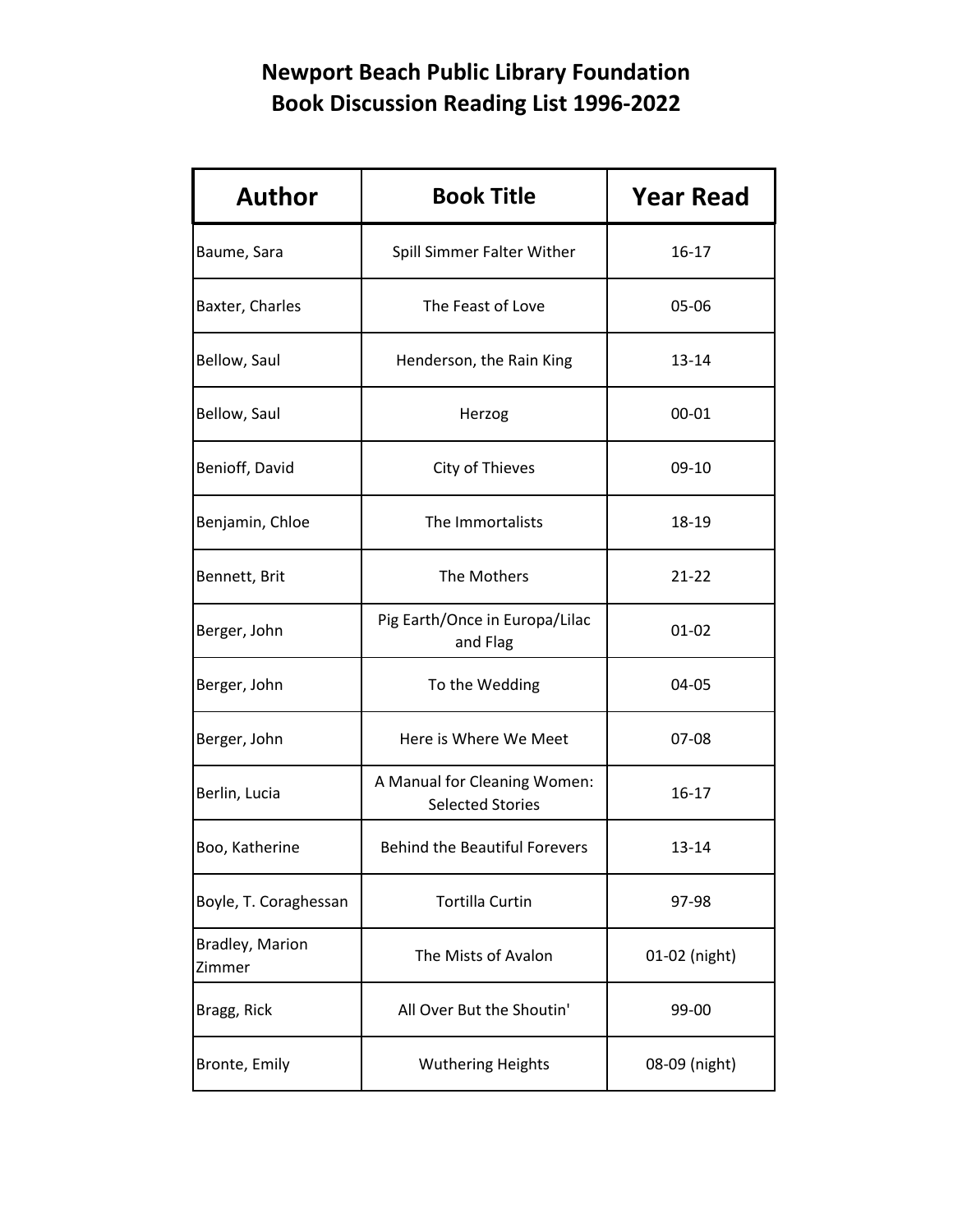| <b>Author</b>       | <b>Book Title</b>                                 | <b>Year Read</b> |
|---------------------|---------------------------------------------------|------------------|
| Brookner, Anita     | Hotel du Lac                                      | 97-98            |
| Brooks, Geraldine   | People of the Book                                | 08-09 (night)    |
| Brooks, Geraldine   | Year of Wonders                                   | 09-10            |
| Butler, Octavia     | Kindred                                           | 06-07/20-21      |
| Butler, Robert Olen | A Good Scent from a Strange<br>Mountain           | 00-01            |
| Cadwalladr, Carole  | The Family Tree                                   | 05-06            |
| Campbell, Lisa      | A Charmed Life: Growing Up in<br>MacBeth's Castle | 14-15            |
| Carlson, Ron        | <b>Five Skies</b>                                 | $10 - 11$        |
| Casey, John         | Spartina                                          | 98-99            |
| Cather, Willa       | Death Comes for the Archbishop                    | 04-05            |
| Chabon, Michael     | The Amazing Adventures of<br>Kavalier & Clay      | 06-07            |
| Cheever, John       | The Wapshot Chronicle                             | 99-00            |
| Cleave, Chris       | Little Bee                                        | $10 - 11$        |
| Coetzee, J.M.       | Disgrace                                          | 04-05            |
| Connell, Evan S.    | Mrs. Bridge                                       | 04-05            |
| Conrad, Joseph      | The Heart of Darkness                             | $02 - 03$        |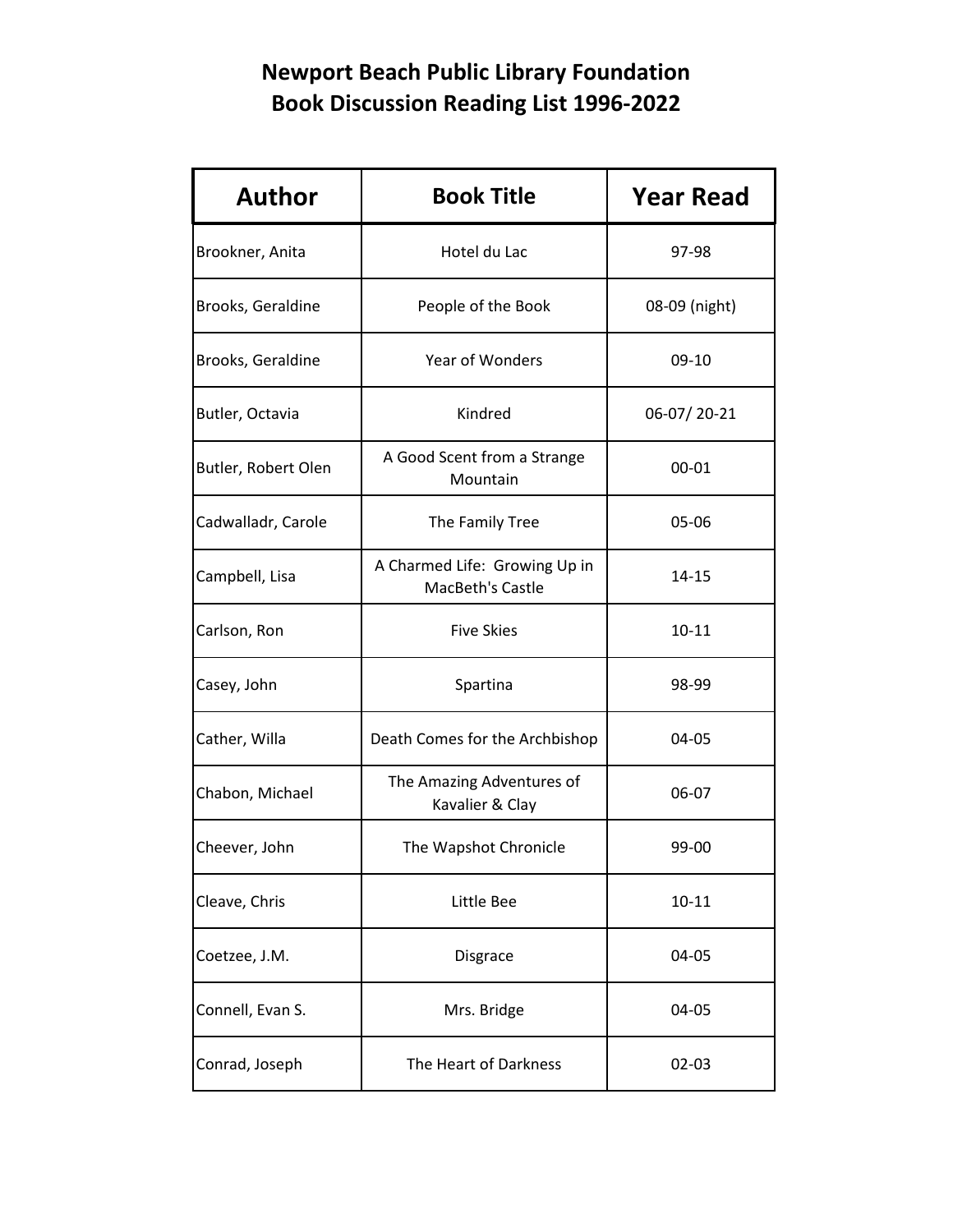| <b>Author</b>             | <b>Book Title</b>                                                                                     | <b>Year Read</b> |
|---------------------------|-------------------------------------------------------------------------------------------------------|------------------|
| Conway, Jill Ker          | The Road from Coorain                                                                                 | 96-97            |
| Corchado, Alfredo         | Homelands: Four Friends, Two<br>Countries, And the Fate of the<br>Great Mexican-American<br>Migration | $20 - 21$        |
| Crane, Stephen            | Red Badge of Courage                                                                                  | 07-08 (night)    |
| Cunningham, Michael       | The Hours                                                                                             | 00-01            |
| Davenport, Kiana          | <b>Shark Dialogs</b>                                                                                  | $00 - 01$        |
| Davies, Peter Ho          | The Fortunes                                                                                          | 17-18            |
| Davis, Kathryn            | Hell                                                                                                  | 08-09            |
| De Bernieres, Louis       | Corelli's Mandolin                                                                                    | 99-00            |
| Defore, Daniel            | <b>Moll Flanders</b>                                                                                  | 07-08            |
| Delillo, Don              | <b>White Noise</b>                                                                                    | 99-00            |
| di Lampedusa,<br>Guiseppe | The Leopard                                                                                           | $01 - 02$        |
| Diament, Anita            | The Red Tent                                                                                          | $00 - 01$        |
| Diaz, Junot               | The Brief Wondrous Life of Oscar<br>Wao                                                               | 09-10/20-21      |
| Didion, Joan              | Democracy                                                                                             | 06-07            |
| Diffenbaugh, Vanessa      | The Language of Flowers                                                                               | $14 - 15$        |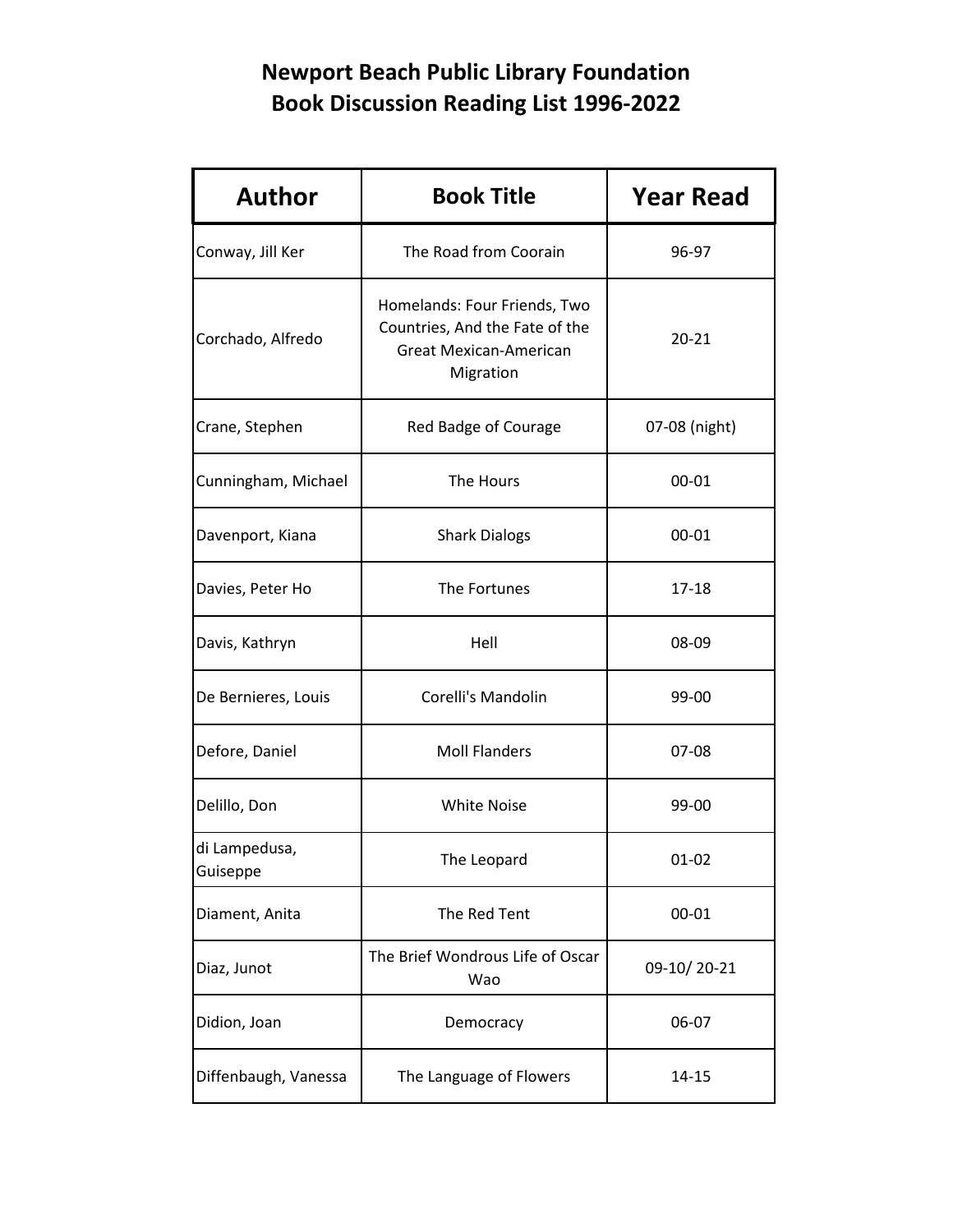| <b>Author</b>      | <b>Book Title</b>                                   | <b>Year Read</b> |
|--------------------|-----------------------------------------------------|------------------|
| Dillard, Annie     | An American Childhood                               | 98-99            |
| Doctorow, E.L.     | The March                                           | $11 - 12$        |
| Doig, Ivan         | This House of Sky: Landscapes of<br>a Western Mind  | 04-05            |
| Doig, Ivan         | The Whistling Season                                | $10 - 11$        |
| Dorris, Michael    | A Yellow Raft in Blue Water                         | 97-98            |
| Egan, Timothy      | The Worst Hard Time                                 | 08-09 (night)    |
| Eggers, Dave       | A Heartbreaking Work of<br><b>Staggering Genius</b> | $01 - 02$        |
| Eggers, Dave       | Zeitoun                                             | $12 - 13$        |
| Ehrlich, Gretal    | The Solace of Open Spaces                           | 97-98            |
| Ellison, Ralph     | Invisible Man                                       | 07-08 (night)    |
| Ellman, Richard    | Oscar Wilde                                         | 01-02 (night)    |
| Endicott, Marina   | The Voyage of the Morning Light                     | $21 - 22$        |
| Enger, Leif        | Peace Like a River                                  | 03-04            |
| Erdrich, Louise    | The Round House                                     | 13-14            |
| Eugenides, Jeffrey | Middlesex                                           | 05-06            |
| Fisher, M.F.K.     | The Boss Dog                                        | 01-02 (night)    |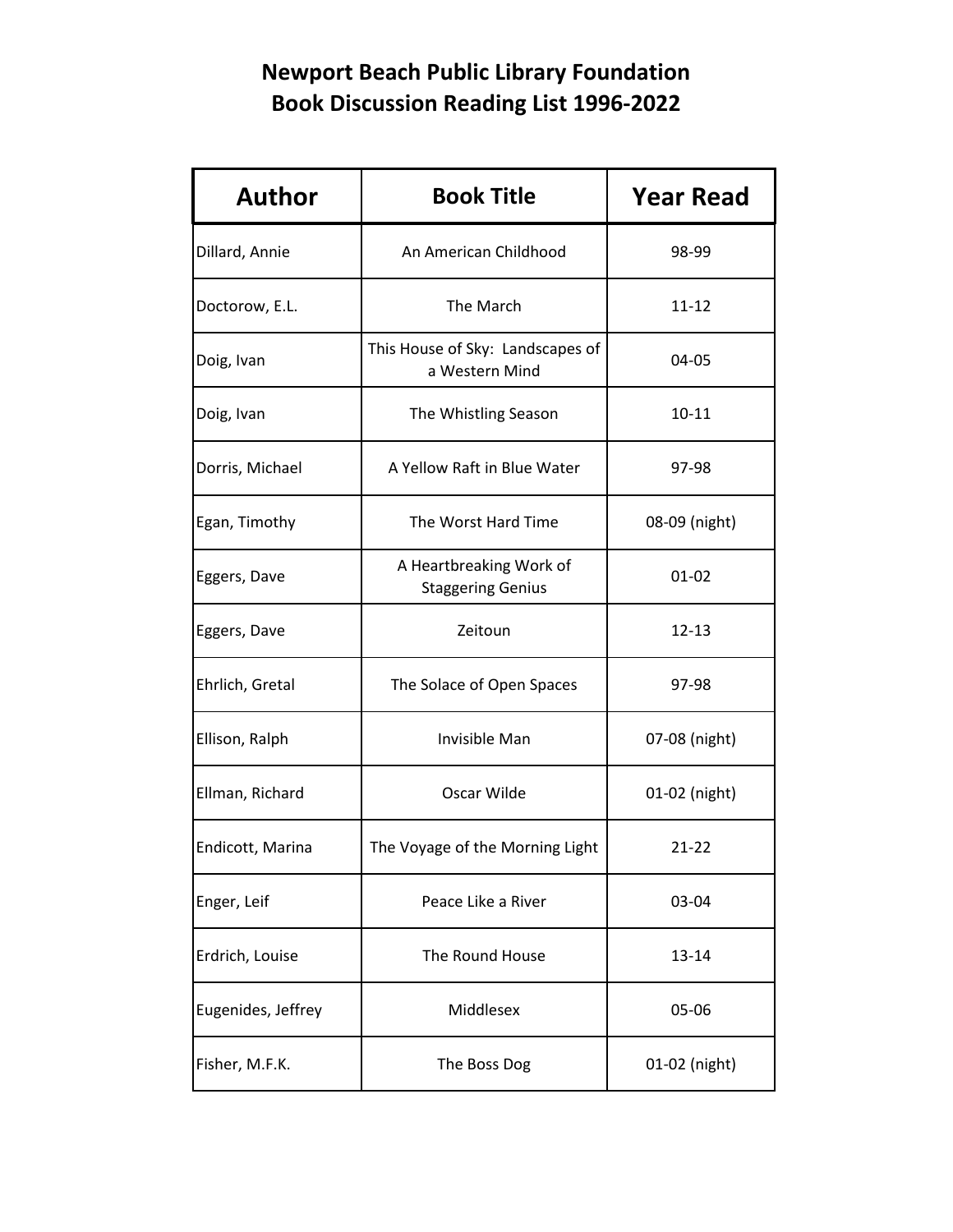| <b>Author</b>         | <b>Book Title</b>                             | <b>Year Read</b> |
|-----------------------|-----------------------------------------------|------------------|
| Fisher, M.F.K.        | Sister Age                                    | 05-06            |
| Fitzgerald, F. Scott  | The Great Gatsby                              | 97-98            |
| Fitzgerald, F. Scott  | The Last Tycoon                               | 08-09            |
| Fitzgerald, Penelope  | The Bookshop                                  | $15 - 16$        |
| Flaubert, Gustave     | Madame Bovary                                 | 03-04            |
| Flournoy, Angela      | The Turner House                              | 16-17            |
| Foer, Jonathan Safran | <b>Extremely Loud and Incredibly</b><br>Close | 08-09            |
| Forna, Aminatta       | Happiness                                     | $20 - 21$        |
| Forster, E.M.         | A Passage to India                            | 06-07            |
| Fountain, Ben         | Billy Lynn's Long Halftime Walk               | 19-20            |
| Frank, Robert         | Richistan                                     | 08-09 (night)    |
| Frazier, Charles      | <b>Cold Mountain</b>                          | 98-99            |
| Freese, Barbara       | Coal                                          | 08-09            |
| Friedman, Thomas      | From Beirut to Lebanon                        | 03-04            |
| Fuller, Alexandra     | Don't Let's Go to the Dogs Tonight            | 03-04            |
| Gaines, Steven        | Philistines at the Hedgerow                   | $02 - 03$        |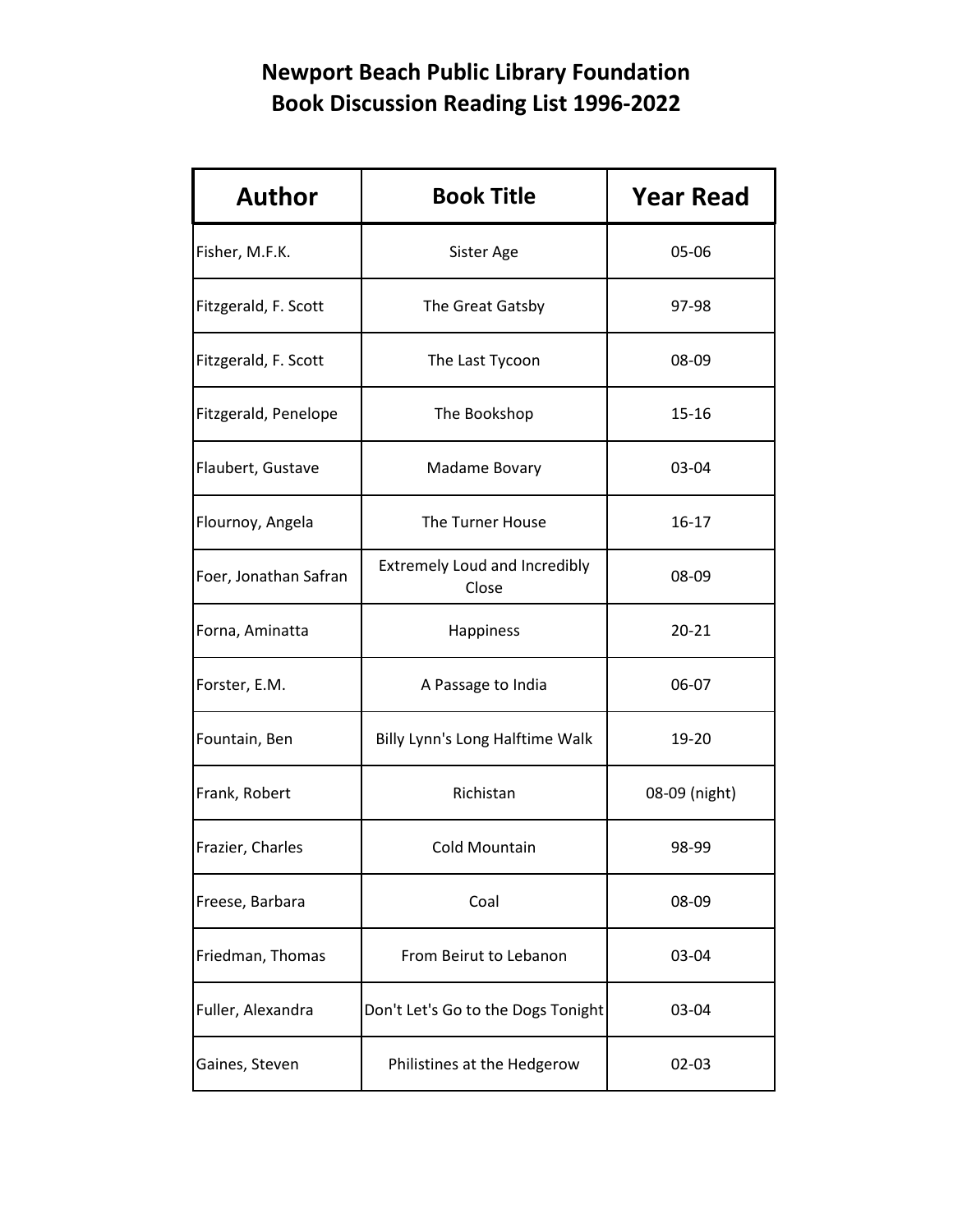| <b>Author</b>      | <b>Book Title</b>                                  | <b>Year Read</b> |
|--------------------|----------------------------------------------------|------------------|
| Gayford, Martin    | <b>Yellow House</b>                                | 07-08            |
| Gilchrist, Ellen   | Victory Over Japan                                 | 99-00            |
| Gladwell, Malcolm  | <b>Blink</b>                                       | 08-09 (night)    |
| Godon, Noah        | The Last Jew                                       | 14-15            |
| Goldberg, Myla     | <b>Bee Season</b>                                  | $01 - 02$        |
| Goolrick, Robert   | A Reliable Wife                                    | $12 - 13$        |
| Gopnik, Adam       | Paris to the Moon                                  | $02 - 03$        |
| Gore, Vidal        | Palimpsest                                         | 96-97            |
| Graham, Katherine  | Personal History                                   | 98-99            |
| Greer, Andrew Sean | The Story of a Marriage                            | 12-13            |
| Greer, Andew Sean  | Less                                               | $20 - 21$        |
| Groff, Lauren      | The Monsters of Templeton                          | 08-09            |
| Gunesekera, Romesh | Reef                                               | 97-98            |
| Guterson, David    | Snow Falling On Cedars                             | 96-97            |
| Gyasi, Yaa         | Homegoing                                          | $17 - 18$        |
| Haddon, Mark       | The Curious Incident of the Dog in<br>the Nightime | 04-05            |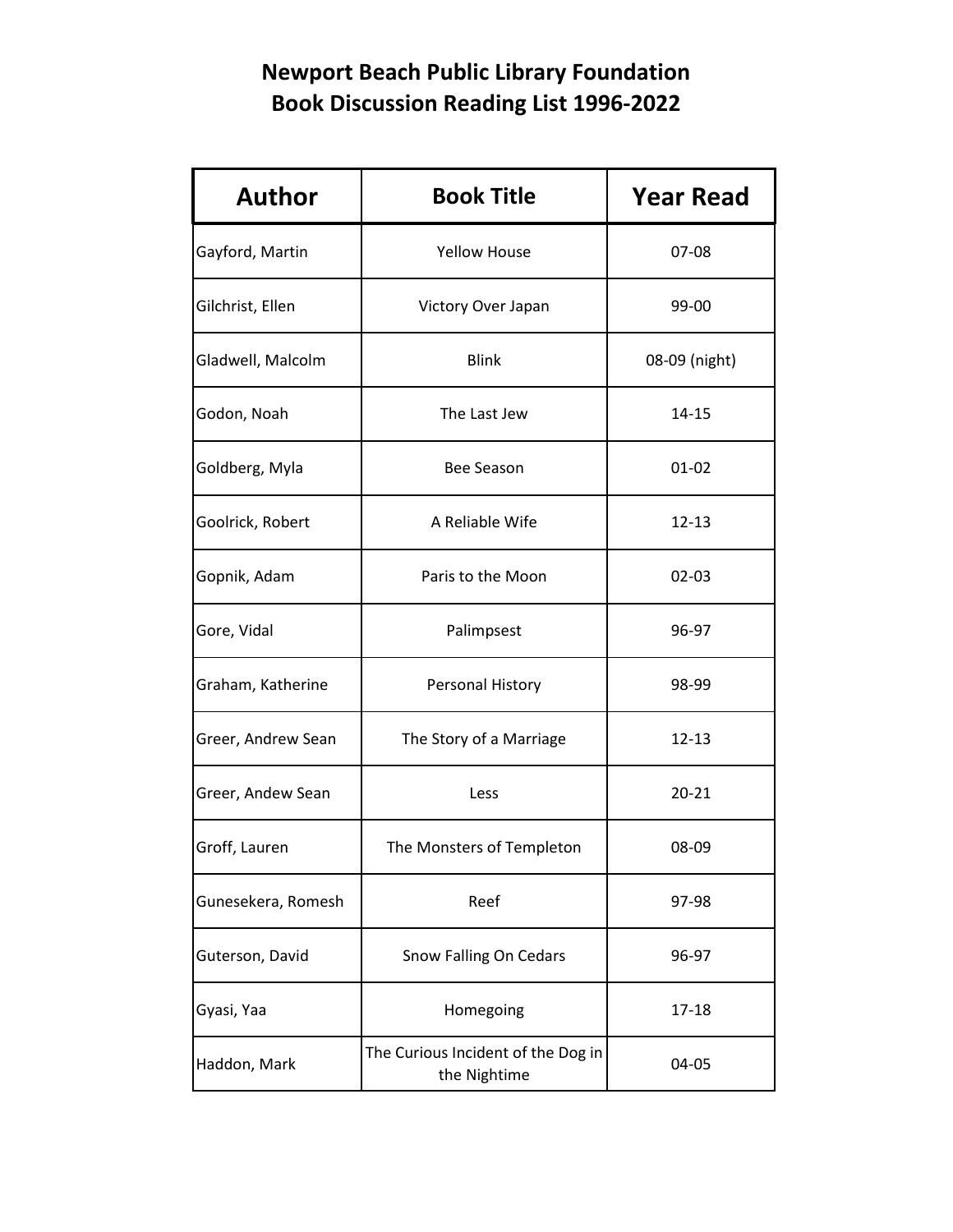| <b>Author</b>        | <b>Book Title</b>                       | <b>Year Read</b> |
|----------------------|-----------------------------------------|------------------|
| Haigh, Jennifer      | Heat and Light                          | $17 - 18$        |
| Hamid, Mohsin        | <b>Exit West</b>                        | 19-20            |
| Hannah, Kristin      | The Great Alone                         | $20 - 21$        |
| Hansen, Eric         | Orchid Fever                            | $01 - 02$        |
| Harding, Paul        | <b>Tinkers</b>                          | $10 - 11$        |
| Harrison, Jim        | Legends of the Fall                     | 07-08            |
| Harrison, Jim        | The English Major                       | 16-17            |
| Haruf, Kent          | The Tie That Binds/Plainsong            | 01-02            |
| Haslet, Adam         | Imagine Me Gone                         | 18-19            |
| Hawthorne, Nathaniel | The Scarlet Letter                      | 07-08 (night)    |
| Hazzard, Shirley     | The Great Fire                          | 04-05            |
| Heller, Zoe          | The Believers                           | 18-19            |
| Helprin, Mark        | <b>Memoir From Antproof Case</b>        | 96-97            |
| Hessler, Peter       | River Town: Two Years on the<br>Yangtze | 03-04            |
| Hochschild, Adam     | King Leopold's Ghost                    | $01 - 02$        |
| Hoffman, Alice       | The Ice Queen                           | 07-08            |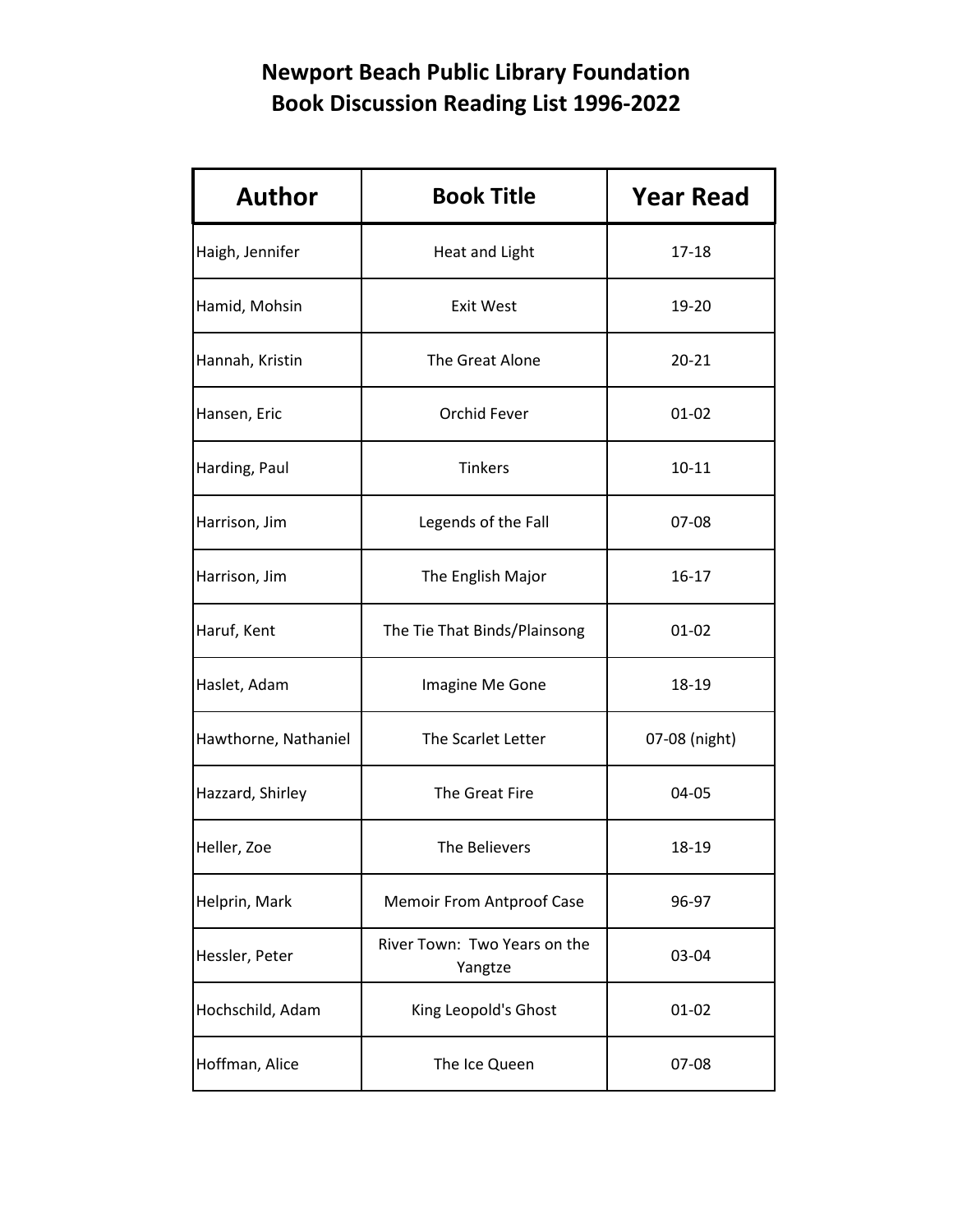| <b>Author</b>         | <b>Book Title</b>                                                     | <b>Year Read</b> |
|-----------------------|-----------------------------------------------------------------------|------------------|
| Honeyman, Gail        | Eleanor Oliphant is Completely<br>Fine                                | $21 - 22$        |
| Hooper, Emma          | Etta and Otto and Russell and<br>James                                | 17-18            |
| Horan, Nancy          | Loving Frank                                                          | 08-09            |
| Hosseini, Khaled      | The Kite Runner                                                       | 05-06            |
| Hosseini, Khaled      | A Thousand Splendid Suns                                              | 07-08            |
| Howells, William Dean | The Rise of Silas Lapham                                              | 07-08 (night)    |
| Hurston, Zora Neale   | Their Eyes Were Watching God                                          | 08-09            |
| Irving, John          | A Prayer for Owen Meany                                               | 99-00            |
| Jiles, Paulette       | News of the World                                                     | 19-20            |
| Joo, Cho Nam          | Kim Jiyoung, Born 1982                                                | $21 - 22$        |
| Jonasson, Jonas       | The 100-Year-Old Man Who Climbed Out of the<br>Window and Disappeared | $15 - 16$        |
| Jones, Edward P.      | The Known World                                                       | 04-05            |
| Jones, Lloyd          | Mr. Pip                                                               | $12 - 13$        |
| Jones, Tayari         | An American Marriage                                                  | 18-19            |
| Jordan, Hillary       | Mudbound                                                              | 13-14            |
| Joyce, Rachel         | The Unlikely Pilgrimage of Harold<br>Fry                              | $13 - 14$        |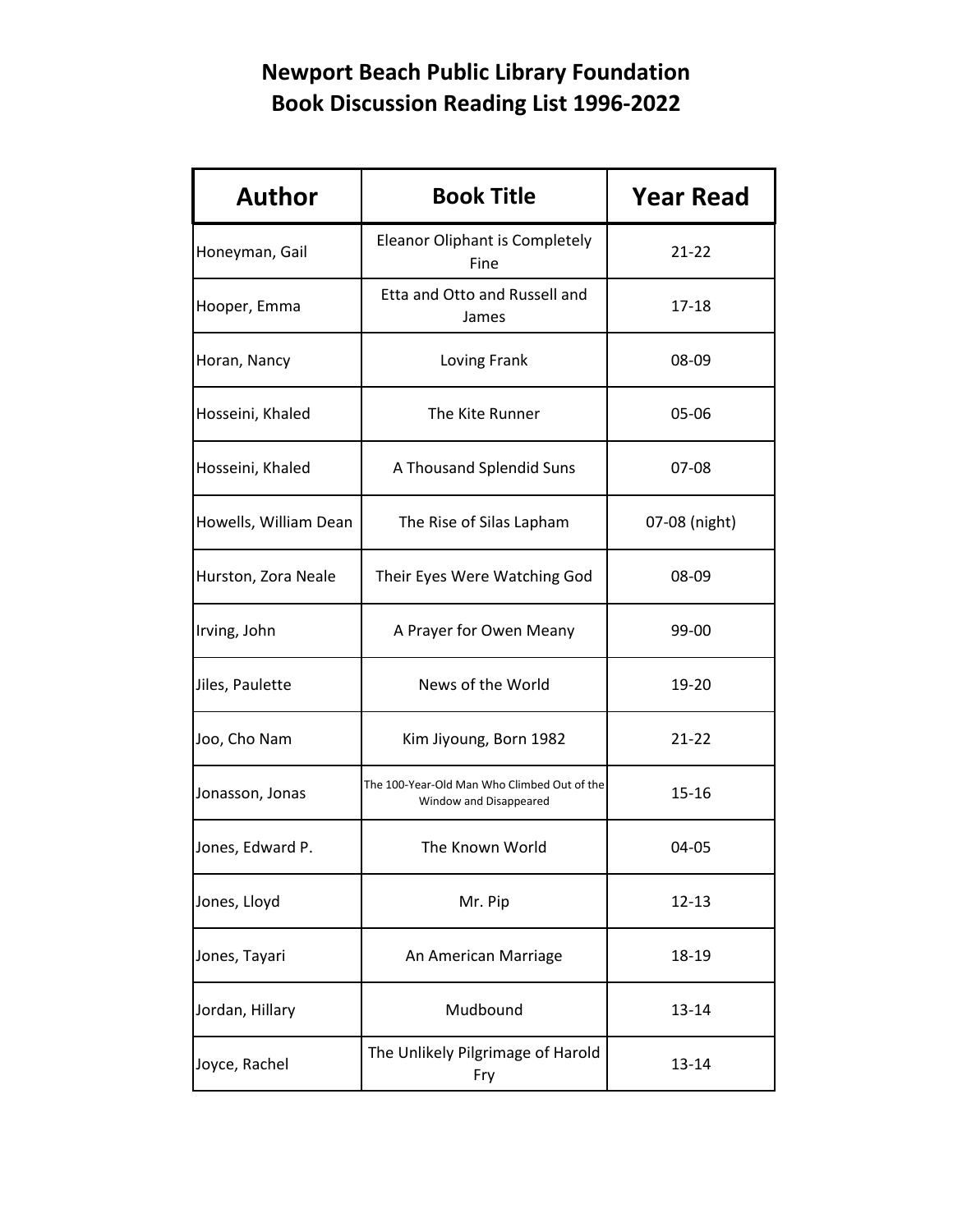| <b>Author</b>               | <b>Book Title</b>                      | <b>Year Read</b> |
|-----------------------------|----------------------------------------|------------------|
| Kallos, Stephanie           | <b>Broken for You</b>                  | $12 - 13$        |
| Karr, Mary                  | The Liar's Club                        | 96-97            |
| Karr, Mary                  | Lit                                    | $11 - 12$        |
| Kendi, Irahim               | How to be an Antiracist                | $20 - 21$        |
| Kerouac, Jack               | On the Road                            | 05-06            |
| Kidd, Sue Monk              | The Secret Life of Bees                | 03-04            |
| Kiernan, Denise             | The Girls of Atomic City               | 19-20            |
| Kingsolver, Barbara         | The Poisonwood Bible                   | 99-00            |
| Kingsolver, Barbara         | <b>Flight Behavior</b>                 | 15-16            |
| Klay, Phil                  | Redeployment                           | 15-16            |
| Krueger, William Kent       | <b>Ordinary Grace</b>                  | 18-19            |
| Kurlansky, Mark             | Cod                                    | 08-09            |
| Kushner, Tony               | Angels in America                      | 07-08            |
| Lagnado, Lucette<br>Matalon | The Man in the White Sharkskin<br>Suit | $12 - 13$        |
| Larson, Erik                | Devil in the White City                | 05-06            |
| Larson, Erik                | In the Garden of the Beasts            | $12 - 13$        |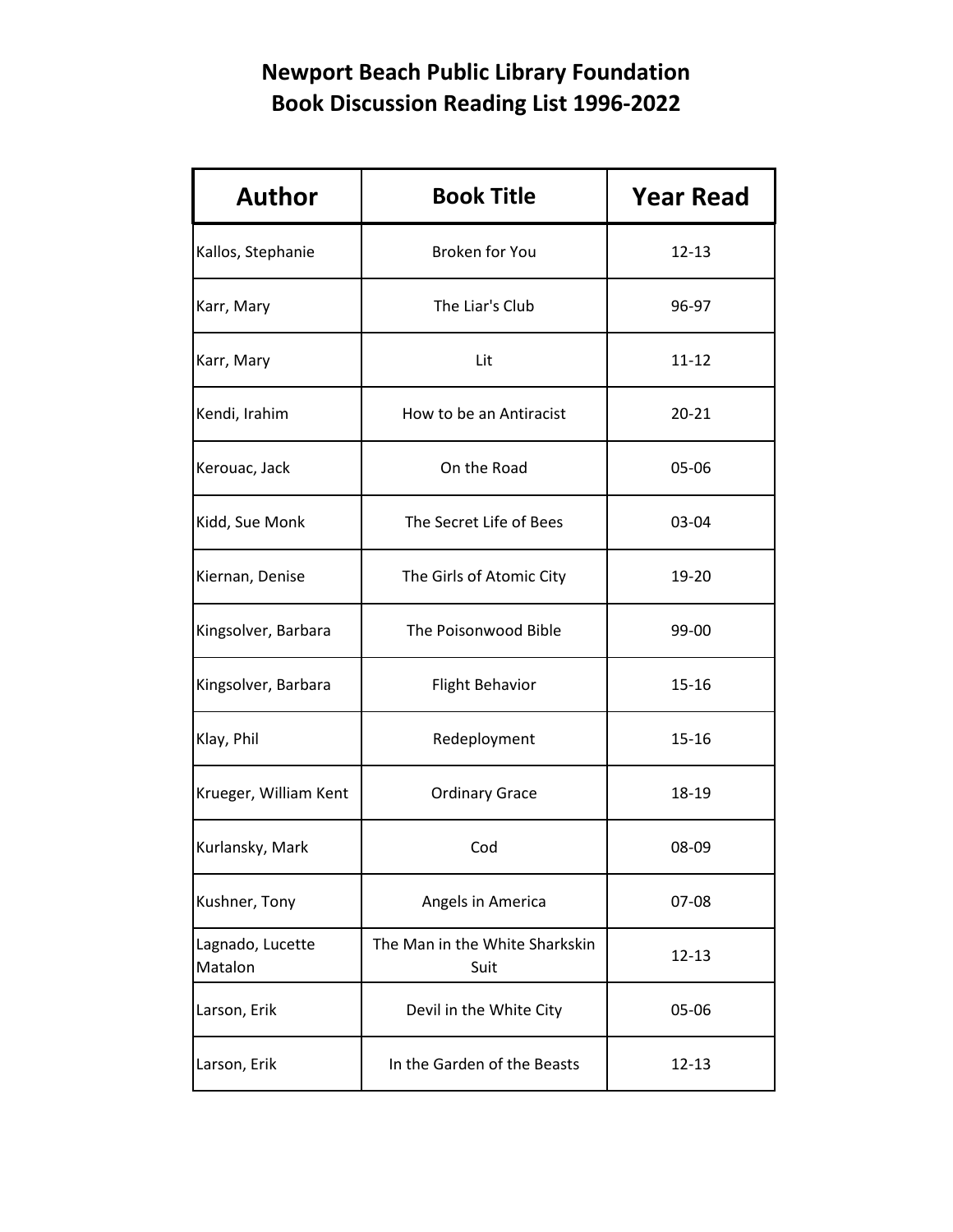| <b>Author</b>              | <b>Book Title</b>               | <b>Year Read</b>  |
|----------------------------|---------------------------------|-------------------|
| Latiolais, Michelle        | Widow: Stories                  | $11 - 12$         |
| Lee, Chang-rae             | A Gesture Life                  | $11 - 12/17 - 18$ |
| Lee, Harper                | To Kill a Mockingbird           | $15 - 16$         |
| Lee, Min Jin               | Pachinko                        | $20 - 21$         |
| LeGuin, Ursula K.          | The Left Hand of Darkness       | $20 - 21$         |
| Lethem, Jonathan           | The Fortress of Solitude        | 19-20             |
| Lethem, Jonathan           | Motherless Brooklyn             | 01-02 (night)     |
| Lewis, C.S.                | The Screwtape Letters           | $01 - 02$         |
| Lively, Penelope           | Moon Tiger                      | 12-13             |
| Llosa, Mario Vargas        | Aunt Julia and the Scriptwriter | $01 - 02$         |
| Lowry, Lois                | The Giver                       | 19-20             |
| Malamud, Bernard           | The Natural                     | 01-02 (night)     |
| Manchester, William        | A World Lit Only By Fire        | 08-09 (night)     |
| Mandel, Emily St. John     | <b>Station Eleven</b>           | 15-16             |
| Mantel, Hilary             | Bring Up the Bodies             | 18-19             |
| Marquez, Gabriel<br>Garcia | One Hundred Years of Solitude   | 00-01             |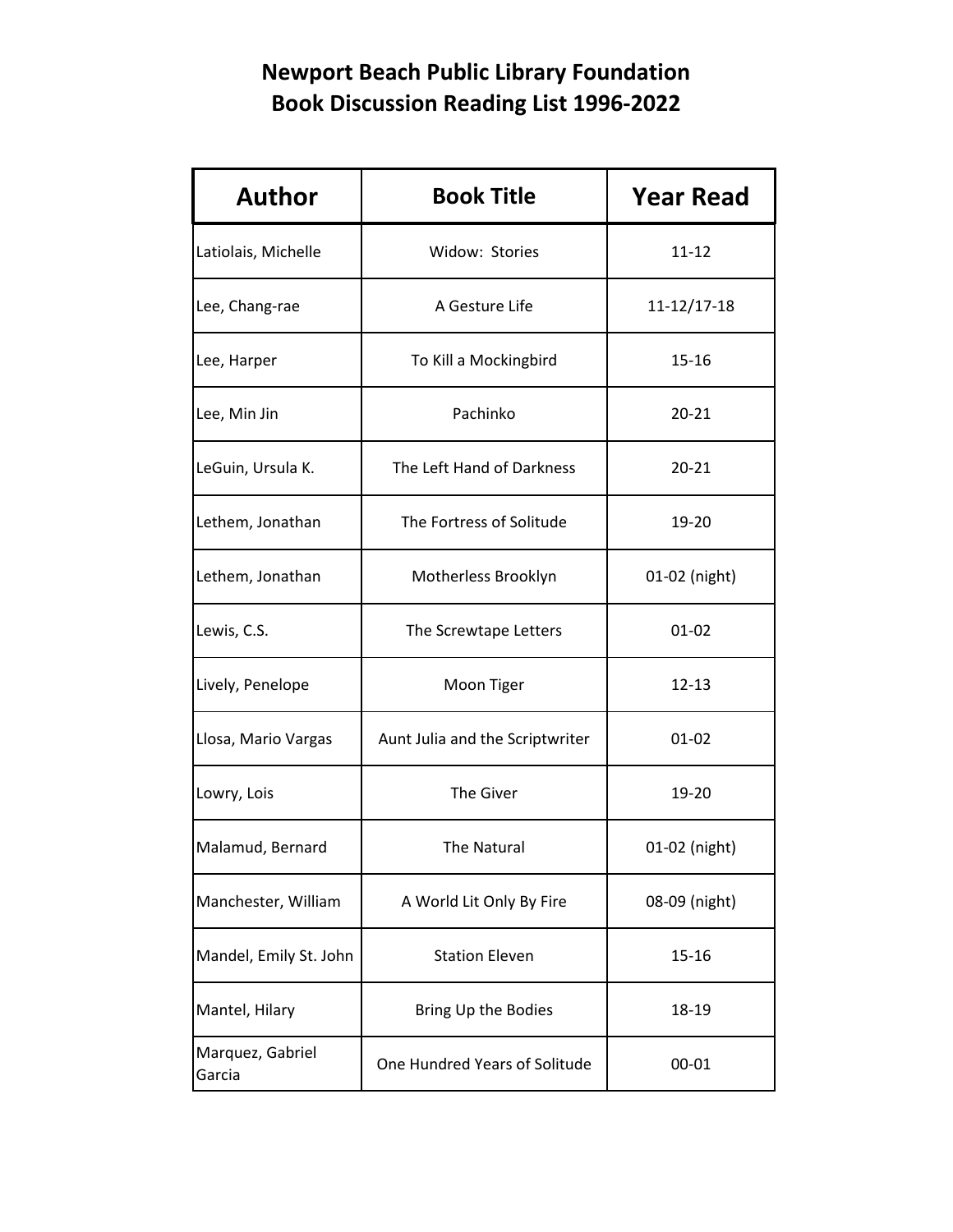| <b>Author</b>           | <b>Book Title</b>            | <b>Year Read</b> |
|-------------------------|------------------------------|------------------|
| Martel, Yann            | Life of PI                   | 03-04            |
| Mathis, Ayana           | The Twelve Tribes of Hattie  | $16 - 17$        |
| Maugham, W.<br>Somerset | The Painted Veil             | 08-09 (night)    |
| Mayle, Peter            | A Year in Provence           | 01-02 (night)    |
| Mazzeo, Tilar J.        | The Widow Clicquot           | 19-20            |
| McBride, James          | The Color of Water           | 98-99            |
| McBride, James          | The Good Lord Bird           | 14-15            |
| McCann, Colum           | Let the Great World Spin     | 10-11/18-19      |
| McCarthy, Cormac        | The Road                     | 07-08            |
| McCourt, Frank          | Angela's Ashes               | 97-98            |
| McCullers, Carson       | The Heart is a Lonely Hunter | 04-05            |
| McDermott, Alice        | <b>Charming Billy</b>        | 07-08            |
| McEwan, lan             | Atonement                    | 03-04            |
| McEwan, lan             | Saturday                     | 06-07            |
| McEwan, lan             | Sweet Tooth                  | 14-15            |
| McKenzie, Elizabeth     | The Portable Veblen          | $16 - 17$        |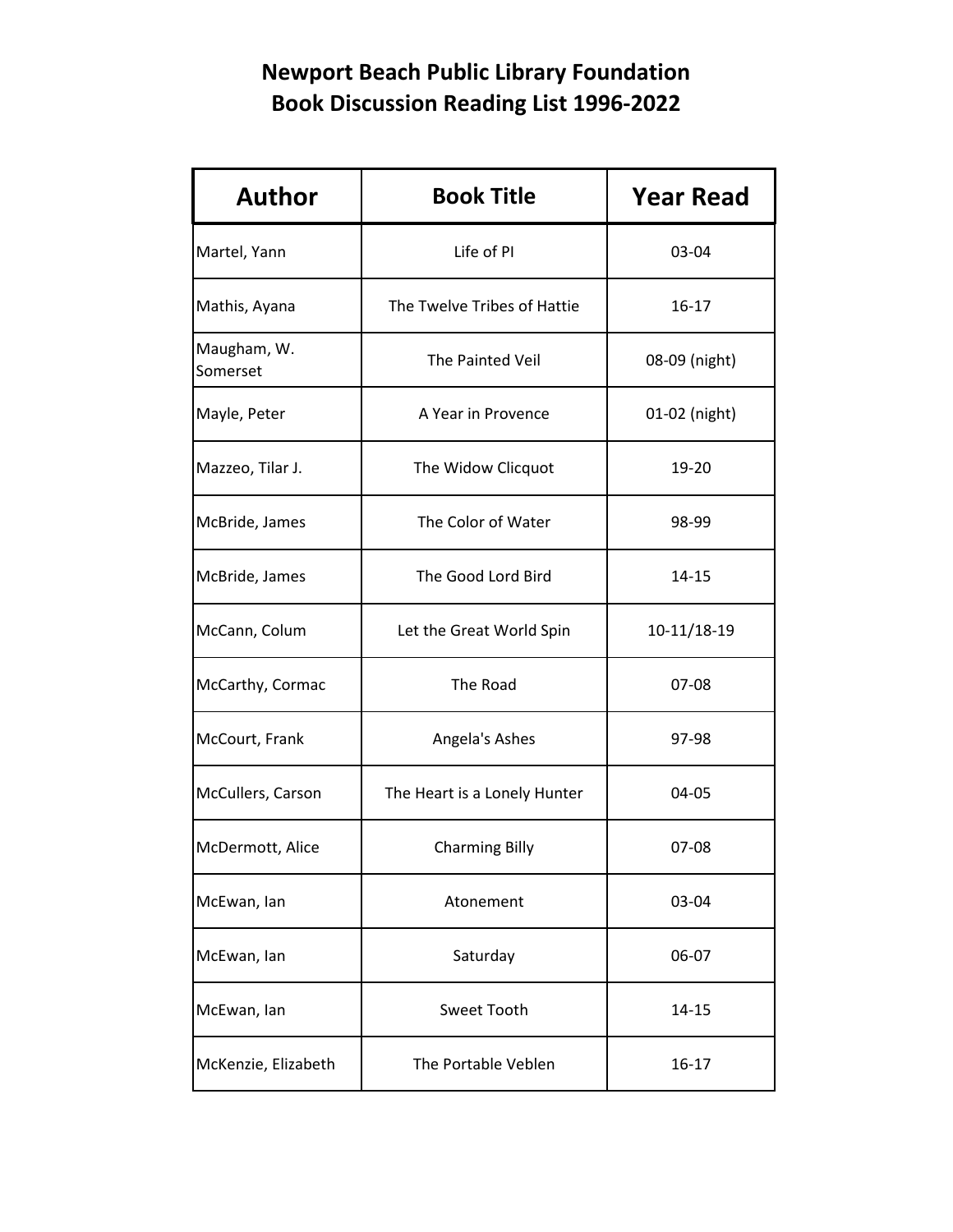| <b>Author</b>      | <b>Book Title</b>             | <b>Year Read</b> |
|--------------------|-------------------------------|------------------|
| Messud, Claire     | The Emperor's Children        | 08-09            |
| Miles, Jonathan    | <b>Dear American Airlines</b> | $09-10$          |
| Milford, Nancy     | Savage Beauty                 | $02 - 03$        |
| Mitchell, David    | <b>Black Swan Green</b>       | $15 - 16$        |
| Moehringer, J.R.   | The Tender Bar                | 06-07            |
| Moody, Rick        | The Ice Storm                 | 97-98            |
| Morrison, Toni     | Song of Solomon               | 97-98            |
| Morrison, Toni     | Beloved                       | 06-07            |
| Morton, Brian      | <b>Florence Gordon</b>        | 17-18            |
| Moyes, JoJo        | Me Before You                 | 13-14            |
| Munro, Alice       | Runaway: Stories              | $10 - 11$        |
| Murakami, Haruki   | Wind/Pinball                  | 17-18            |
| Nemirovsky, Irene  | <b>Suite Francaise</b>        | 07-08            |
| Nemirovsky, Irene  | Fire in the Blood             | 08-09            |
| Ng, Celeste        | Everything I Never Told You   | 15-16            |
| Nguyen, Viet Thanh | The Sympathizer               | $16 - 17$        |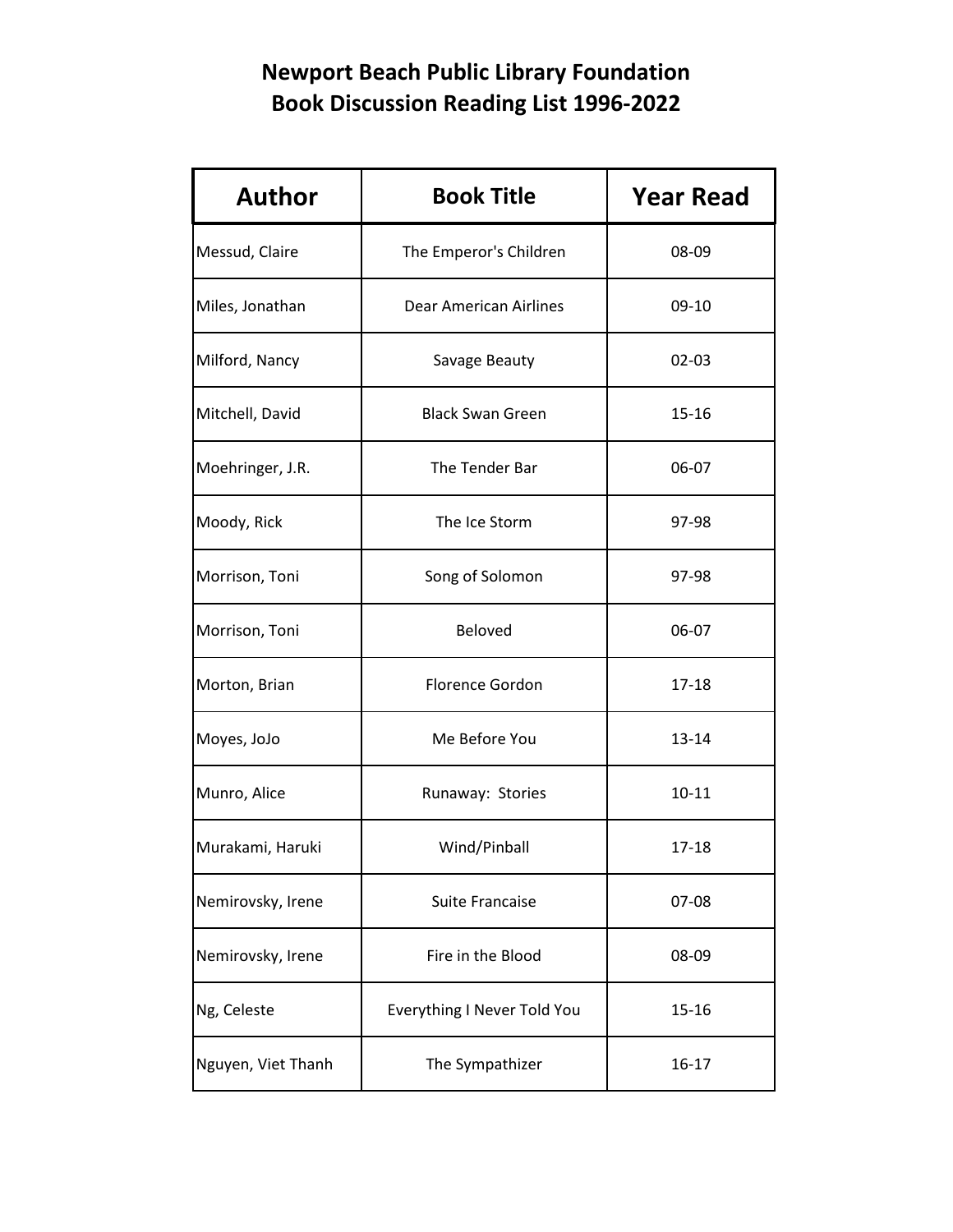| <b>Author</b>        | <b>Book Title</b>          | <b>Year Read</b> |
|----------------------|----------------------------|------------------|
| O'Brien, Tim         | The Things They Carried    | 05-06            |
| O'Falain, Nuala      | Are You Somebody           | 00-01            |
| Offill, Jenny        | Weather                    | $21 - 22$        |
| Ogawa, Yoko          | The Memory Police          | $21 - 22$        |
| Ondaatje, Michael    | The English Patient        | 96-97            |
| Orange, Tommy        | There, There               | $20 - 21$        |
| Orwell, George       | Homage to Catalonia        | 06-07            |
| Patchett, Ann        | <b>Bel Canto</b>           | $02 - 03$        |
| Patchett, Ann        | Run                        | 09-10            |
| Pearlman, Edith      | <b>Binocular Vision</b>    | 12-13            |
| Philbrick, Nathaniel | Mayflower                  | 07-08 (night)    |
| Postman, Neil        | Amusing Ourselves to Death | 07-08 (night)    |
| Powers, Richard      | The Echo Maker             | $10 - 11$        |
| Rachman, Tom         | The Imperfectionists       | $14 - 15$        |
| Roach, Mary          | <b>Stiff</b>               | 06-07            |
| Robbins, Tom         | Skinny Legs and All        | 99-00            |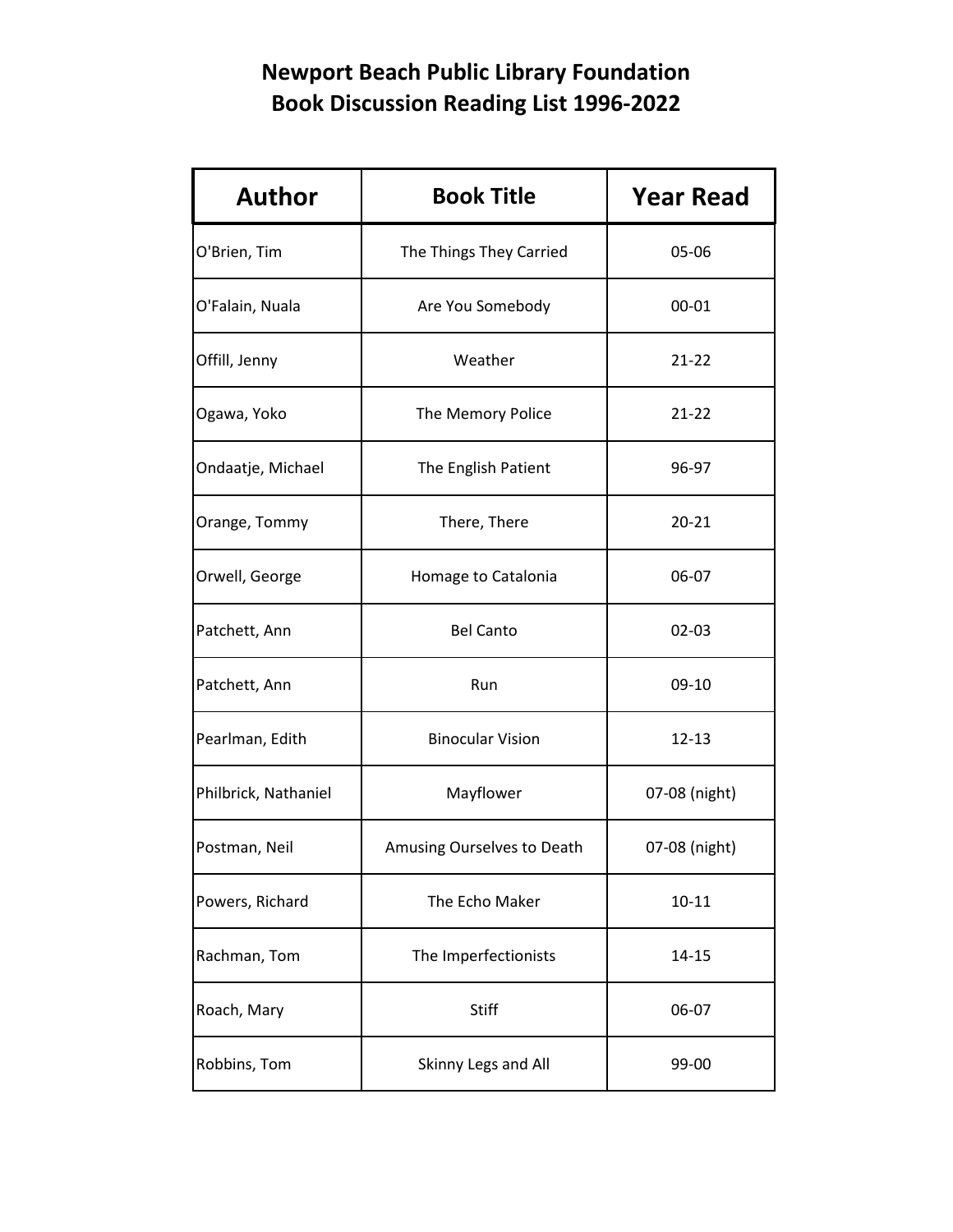| <b>Author</b>        | <b>Book Title</b>                                 | <b>Year Read</b> |
|----------------------|---------------------------------------------------|------------------|
| Roth, Philip         | American Pastoral                                 | $01 - 02$        |
| Roth, Philip         | Everyman                                          | 10-11            |
| Rowley, Steven       | The Editor                                        | $20 - 21$        |
| Roy, Arundhati       | The God of Small Things                           | 98-99            |
| Rushdie, Salman      | Midnight's Children                               | 01-02 (night)    |
| Russell, Karen       | Swamplandia!                                      | $16 - 17$        |
| Russo, Richard       | <b>Straight Man</b>                               | 09-10            |
| Russo, Richard       | <b>Empire Falls</b>                               | $10 - 11$        |
| Said, Edward W.      | Out of Place                                      | $02 - 03$        |
| Saks, Elyn R.        | The Center Cannot Hold                            | 08-09 (night)    |
| Salinger, J.D.       | <b>Nine Stories</b>                               | 01-02 (night)    |
| Saltzman, Mark       | Lying Awake                                       | $11 - 12$        |
| Santos, John Phillip | Places Left Unfinished at the Time<br>of Creation | 05-06            |
| Schlink, Bernhard    | The Reader                                        | 15-16            |
| Schlissel, Lillian   | Women's Diaries of the Westward<br>Journey        | 97-98            |
| Schlosser, Eric      | <b>Reefer Madness</b>                             | 05-06            |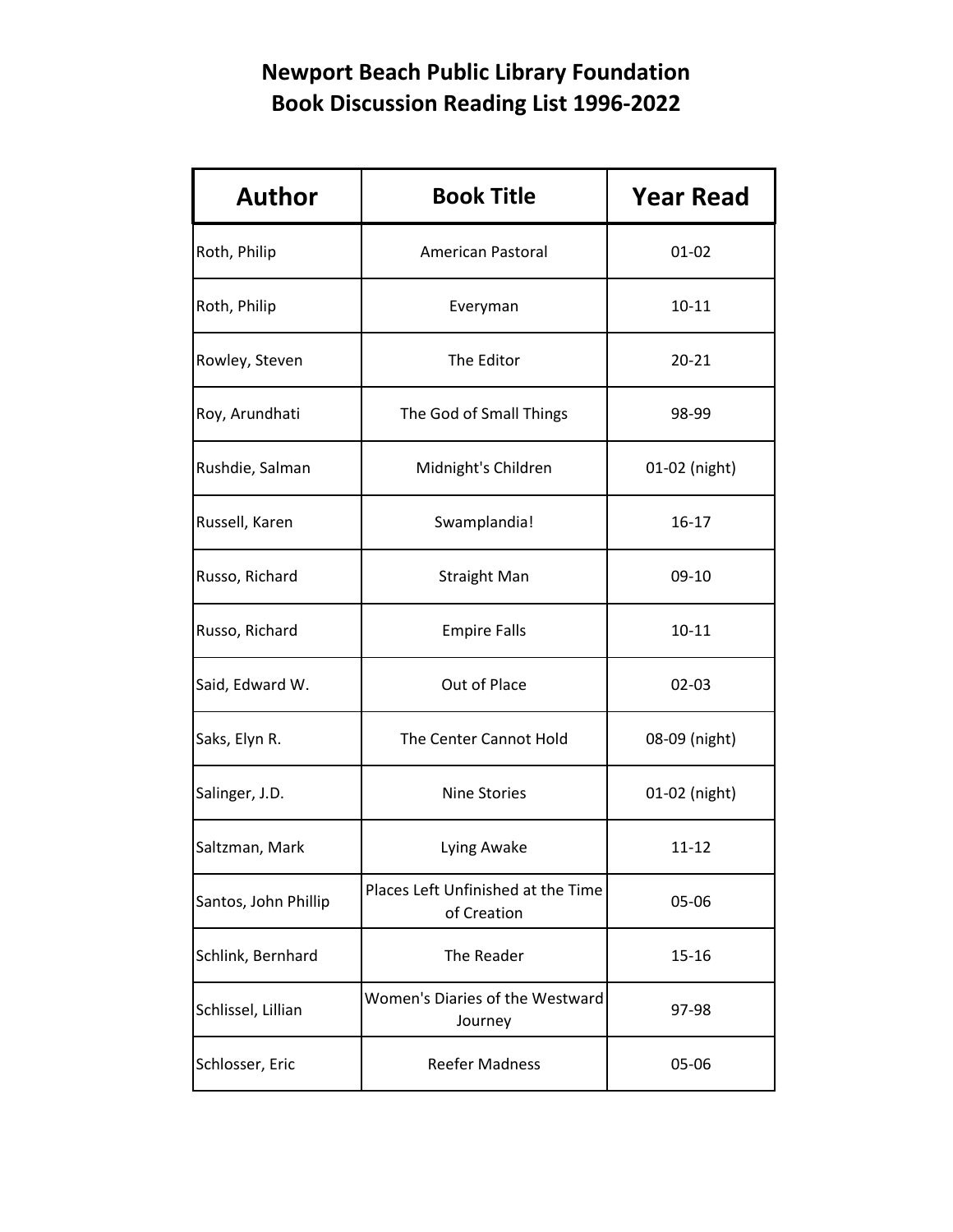| <b>Author</b>       | <b>Book Title</b>                      | <b>Year Read</b> |
|---------------------|----------------------------------------|------------------|
| Schulman, Helen     | This Beautiful Life                    | $14 - 15$        |
| Schwartz, Christina | All Is Vanity                          | 03-04            |
| Sebald, W.G.        | Austerlitz                             | 03-04            |
| Sebold, Alice       | The Lovely Bones                       | $02 - 03$        |
| See, Lisa           | On Gold Mountain                       | $01 - 02$        |
| Setterfield, Diane  | The Thirteenth Tale                    | $09-10$          |
| Shields, Carol      | The Stone Diaries                      | 96-97            |
| Shields, Carol      | Larry's Party                          | 99-00            |
| Shriver, Lionel     | The Mandibles: A Family, 2029-<br>2047 | $17 - 18$        |
| Silver, Marisa      | Mary Coin                              | $14 - 15$        |
| Simpson, Mona       | Anywhere But Here                      | 98-99            |
| Simpson, Mona       | My Hollywood                           | 13-14            |
| Smith, Betty        | A Tree Grows in Brooklyn               | 06-07            |
| Smith, Zadie        | <b>NW</b>                              | 13-14            |
| Soli, Tatjana       | The Lotus Eaters                       | $12 - 13$        |
| Spencer, Scott      | Man in the Woods                       | $11 - 12$        |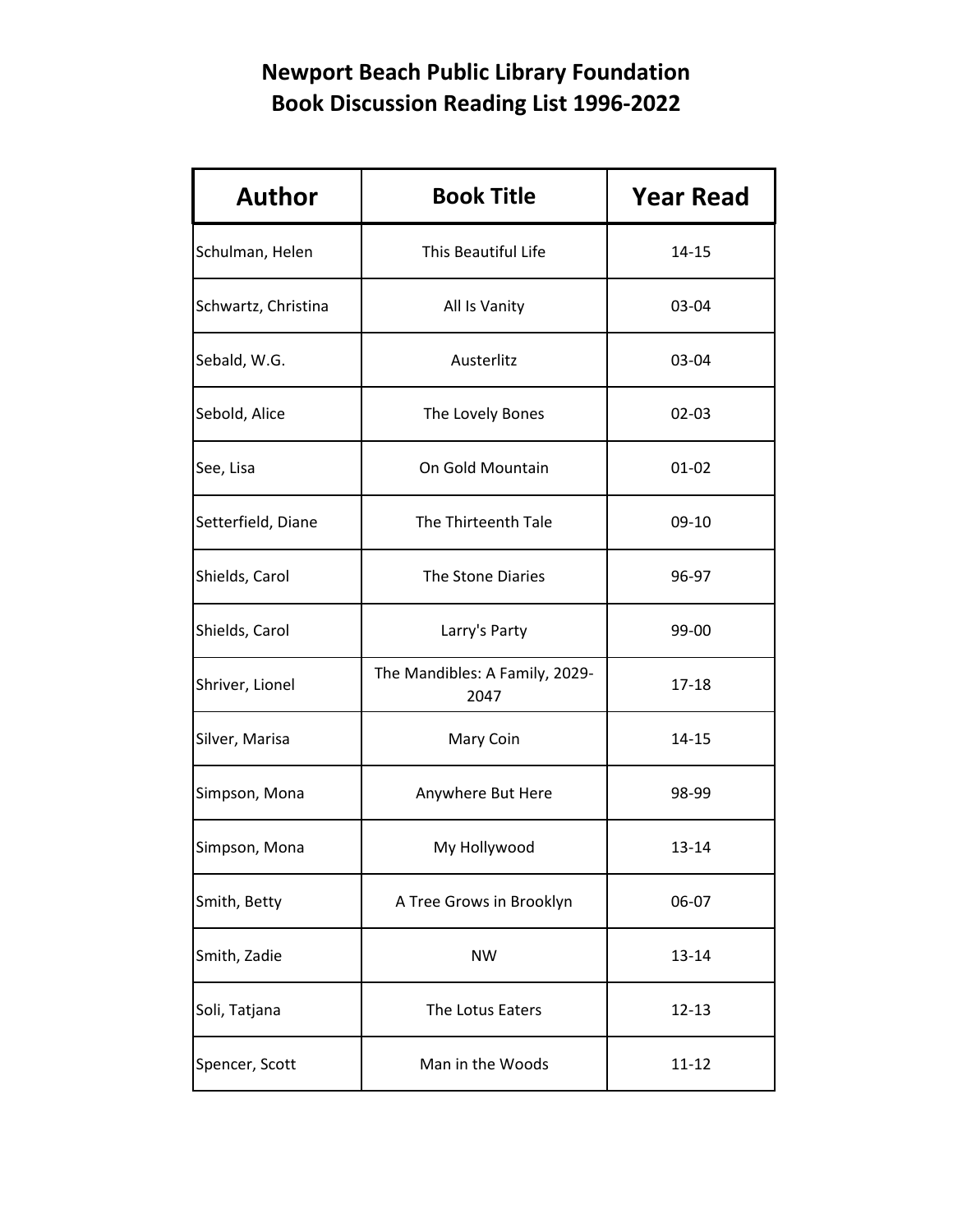| <b>Author</b>       | <b>Book Title</b>        | <b>Year Read</b> |
|---------------------|--------------------------|------------------|
| Stegner, Wallace    | Angle of Repose          | 98-99            |
| Stegner, Wallace    | Crossing to Safety       | 00-01            |
| Stegner, Wallace    | The Spectator Bird       | $11 - 12$        |
| Steinbeck, John     | The Grapes of Wrath      | $02 - 03$        |
| Strout, Elizabeth   | My Name is Lucy Barton   | 18-19            |
| Strout, Elizabeth   | Olive Kitteridge         | 09-10            |
| Suri, Manil         | The Death of Vishnu      | $02 - 03$        |
| Suskind, Peter      | Perfume                  | 03-04            |
| Suter, Martin       | Small World              | 19-20            |
| Thomas, Steven M.   | <b>Criminal Paradise</b> | 08-09 (night)    |
| Tiger, Lionel       | The Imperial Animal      | 01-02 (night)    |
| Tobar, Hector       | The Barbarian Nurseries  | $15 - 16$        |
| Toibin, Colm        | The Master               | 05-06            |
| Toole, John Kennedy | A Confederacy of Dunces  | 16-17            |
| Towles, Amor        | A Gentleman in Moscow    | 17-18            |
| Towles, Amor        | <b>Rules of Civility</b> | 13-14            |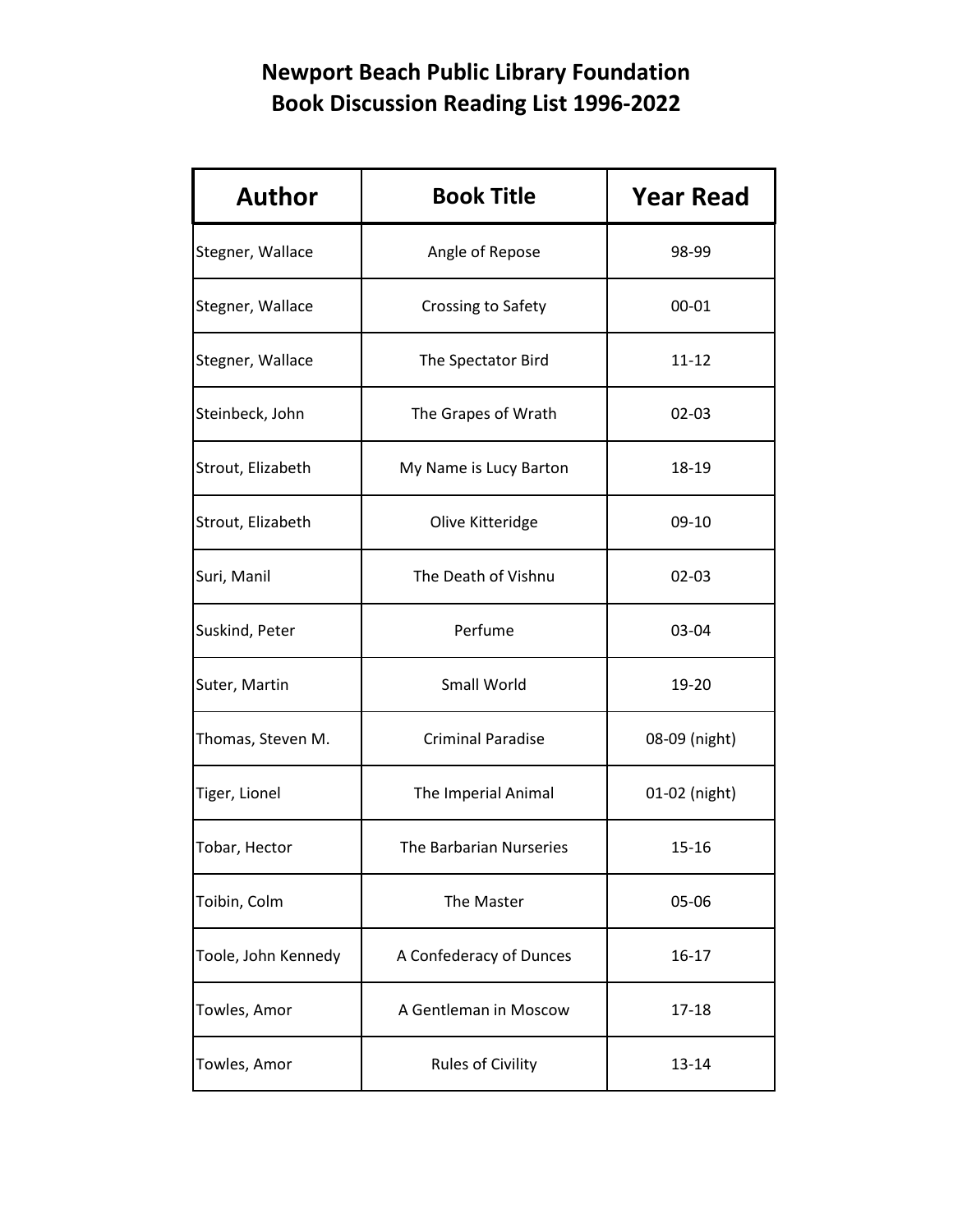| <b>Author</b>    | <b>Book Title</b>                                   | <b>Year Read</b> |
|------------------|-----------------------------------------------------|------------------|
| Truong, Monique  | The Book of Salt                                    | 04-05            |
| Twain, Mark      | Adventures of Huckleberry Finn                      | 07-08 (night)    |
| Tyler, Anne      | Ladder of Years                                     | 96-97            |
| Tyler, Anne      | Dinner at the Homesick<br>Restaurant                | 98-99            |
| Updike, John     | Rabbit, Run                                         | 09-10            |
| Vaill, Amanda    | Everybody Was So Young                              | 99-00            |
| Vance, J.D.      | <b>Hillbilly Elegy</b>                              | 18-19            |
| Vowell, Sarah    | <b>Unfamiliar Fishes</b>                            | 19-20            |
| Walker, Alice    | The Color Purple                                    | 07-08 (night)    |
| Walker, Matthew  | Why We Sleep: The New Science<br>of Slee and Dreams | $21 - 22$        |
| Watson, Larry    | Montana 1948                                        | 97-98            |
| Waugh, Evelyn    | <b>Brideshead Revisited</b>                         | $02 - 03$        |
| Weber, Katharine | Triangle                                            | 07-08            |
| Weldon, Fay      | Letters to Alice on First Reading<br>Jane Austen    | 00-01            |
| Welty, Eudora    | The Optimist's Daughter                             | 99-00            |
| Wharton, Edith   | Age of Innocence                                    | $12 - 13$        |